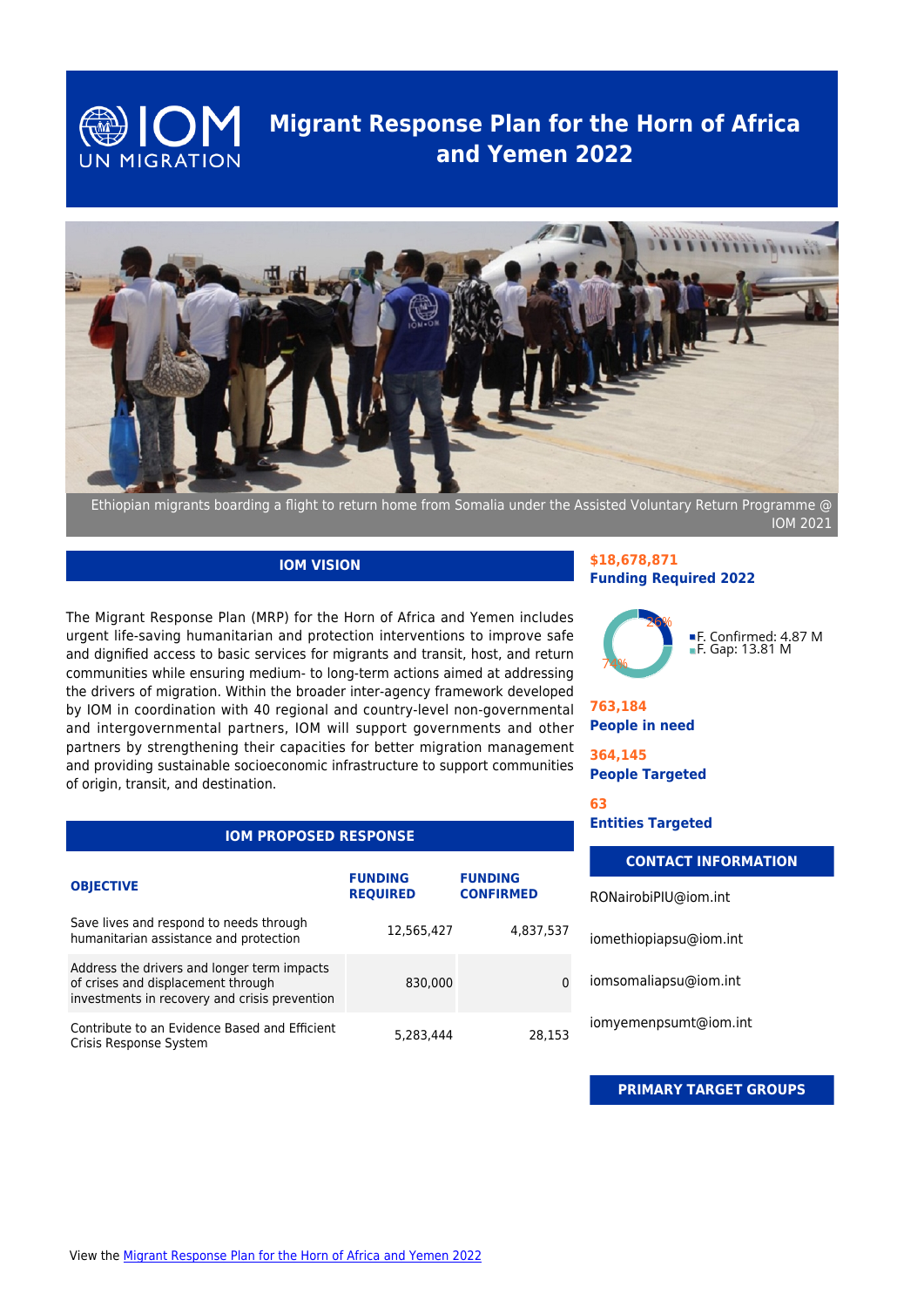- 1. International migrant
- 2. Local population / community